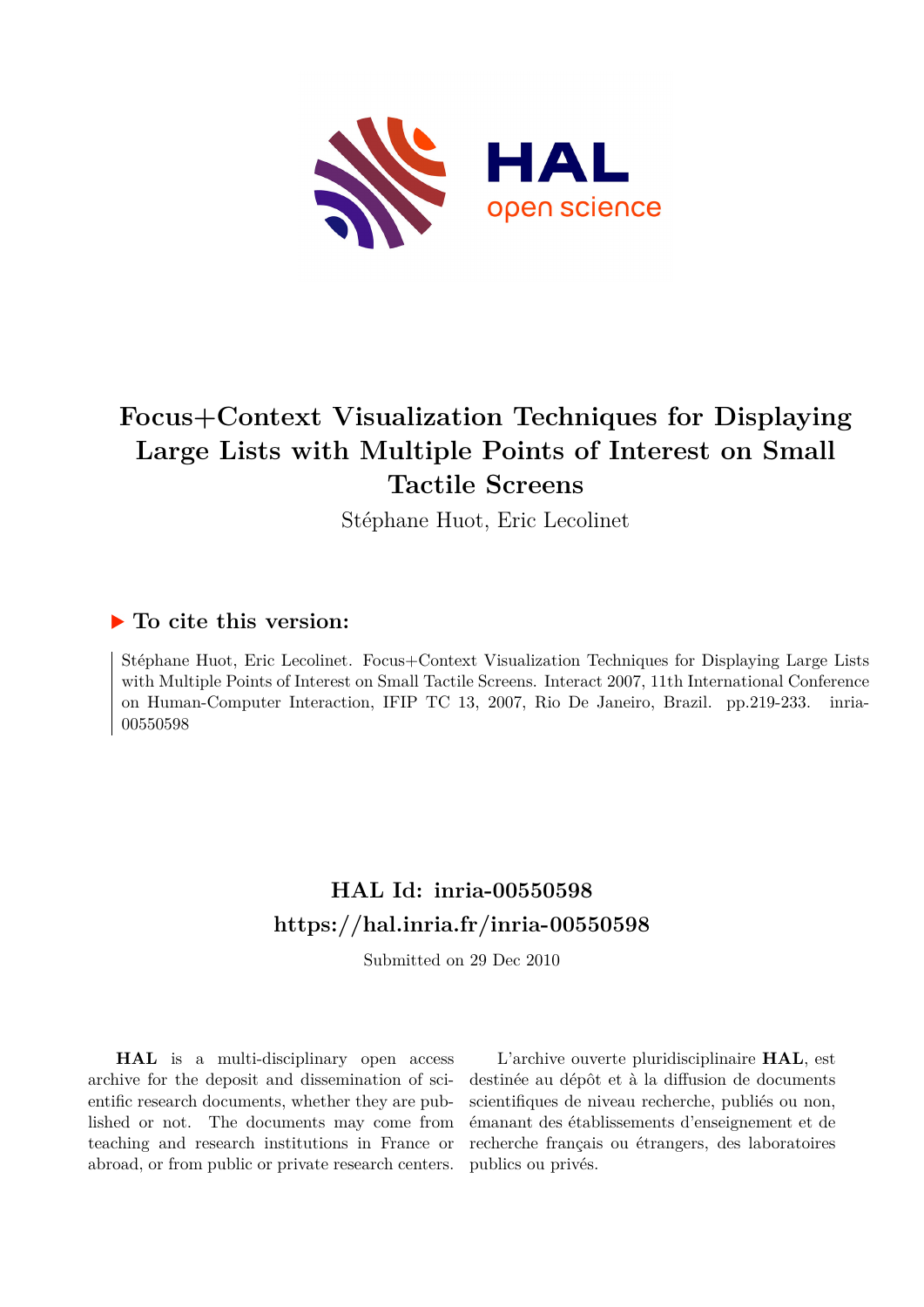# **Focus+Context Visualization Techniques for Displaying Large Lists with Multiple Points of Interest on Small Tactile Screens**

Stéphane Huot<sup>1,2</sup>, and Eric Lecolinet<sup>1</sup>

<sup>1</sup> GET/ENST – CNRS UMR 5141, 46 rue Barrault, 75013 Paris, France<br><sup>2</sup> L PL (CNPS) & INPLA Enture P<sup>3t</sup> 400 Univ. Perio Sud. 01405 Oreau Fran LRI (CNRS) & INRIA Futurs, Bât. 490, Univ. Paris-Sud, 91405 Orsay, France Stephane.Huot@lri.fr, Eric.Lecolinet@enst.fr

**Abstract.** This paper presents a focus+context visualization and interaction technique for displaying large lists on handheld devices. This technique has been specifically designed to fit the constraints of small tactile screens. Thanks to its spiral layout, it provides a global view of large lists on a limited amount of screen real-estate. It has also been designed to allow direct interaction with fingers. This technique proposes an alternative to multi-focus visualization, called "augmented context", where several objects of interest can be pointed up simultaneously. We propose two implementations of this approach that either use spatial or temporal composition. We conducted a controlled experiment that compares our approach to standard scrollable lists for a search task on a PDA phone. Results show that our technique significantly reduces the error rate (about 3.7 times lower) without loss of performance.

**Keywords:** Mobile interfaces, focus+context visualization, spiral layout, finger interaction, one-handed interaction.

# **1 Introduction**

During the last years, mobile devices have evolved from cell phones to handheld computers, introducing new usages, but also challenging new problems. Whereas hardware buttons were efficient to manage most of basic phones functionalities, modern handheld devices (PDA, PDA-Phones, etc.) can manage more and more data and include new functions that require more efficient interaction. However, most applications for handheld devices still rely on traditional GUI paradigms that have been developed for desktop computers. This model does not fit well on small devices because of their limited screen size and input capabilities. In fact, interacting with large quantities of data with small devices is still a challenging problem that is aggravated when several objects of interest must be highlighted simultaneously. This case is related to multi-focus visualization, but with the additional constraint that a very limited amount of screen real-estate can be used to represent multiple points of interest. Finally, the fact that handheld devices should be usable in mobility conditions is another key factor. Most applications for tactile screen devices require using a stylus, a way of interacting that is not very well suited for mobile interaction.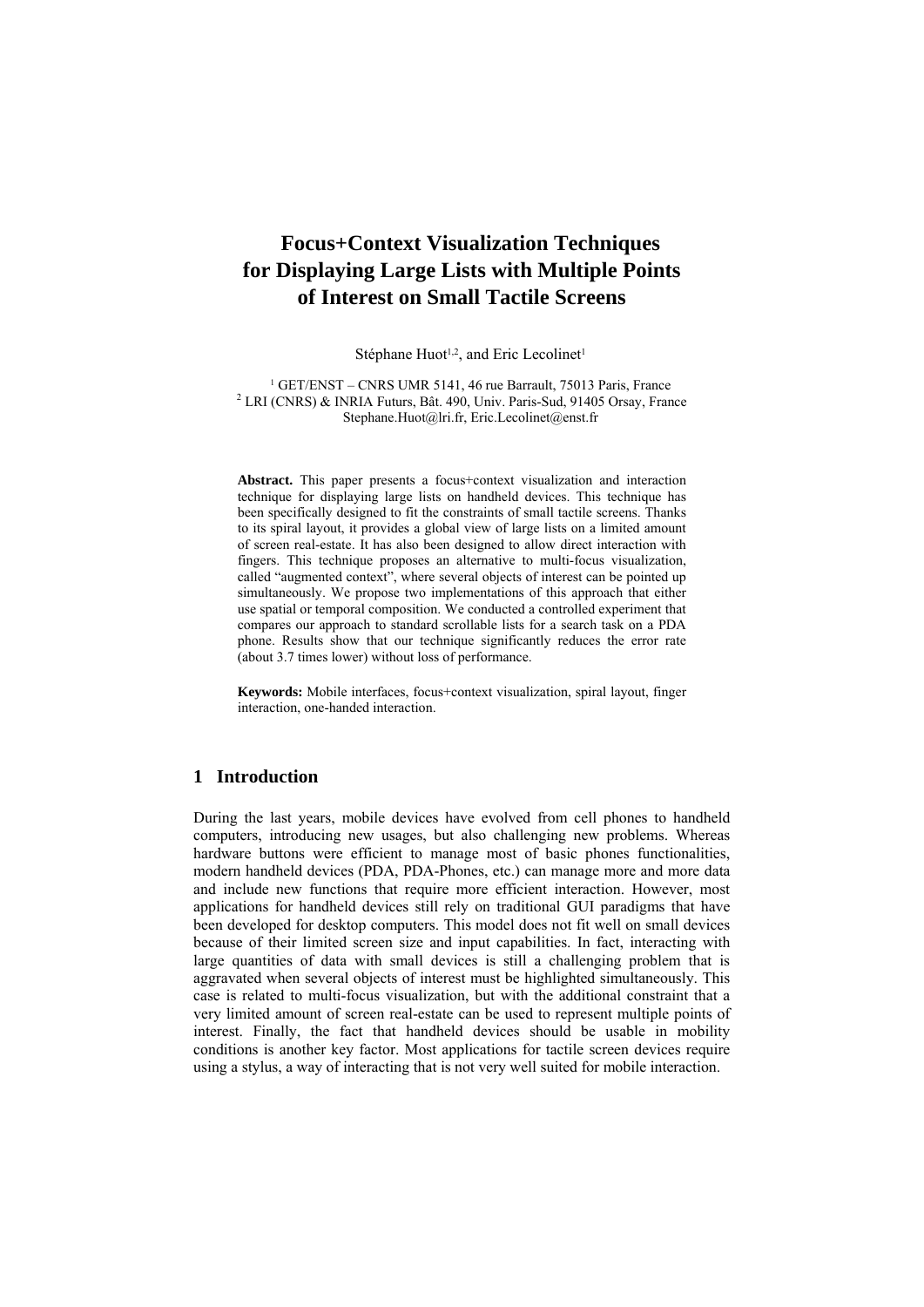The next section describes some limitations of graphical representations and interaction techniques that have been proposed so far. Section 3 introduces some general principles we propose to solve these limitations. They have been implemented in two ways that are presented in the same section. The following sections include an experimental evaluation, related work and the conclusion and perspectives.

# **2 Challenges of Mobile Devices**

## **2.1 Stylus Interaction**

Stylus interaction is not very well suited for handheld devices for several reasons. It requires users to pull out the stylus, an operation that may be uneasy in mobility conditions (besides, users must be careful not to lose the stylus). Using a stylus also makes it impossible to interact with only one hand and it requires interaction to be performed very precisely by clicking on tiny widgets (thus reducing performance according to Fitts' Law [8]). This causes pointing errors, especially when the user is moving, and users may find this interaction style unpleasant because it requires too much attention [19]. Despite these limitations, most existing GUIs on mobile devices make use of tiny WIMP widgets and require using a stylus.

Ideally, the user should be able to interact directly with fingers by using only one hand while performing another activity [15]. But "thumb interaction" arouses several problems:

- The small size of touch screens limits tapping efficiency, especially when there are many UI objects on the screen. Conversely, the large contact area between the finger and the tactile screen makes tapping imprecise.
- Finger interaction causes screen occlusion.
- Some screen regions may be hard to reach, especially when the thumb is used.

To solve these problems, we propose an interaction technique based on a "Touch-Drag-Lift" strategy. Instead of directly tapping targets on the screen, the user manipulates a shifted cursor in a continuous manner. This technique, which is presented in section 4, limits screen occlusion while enhancing pointing precision.

#### **2.2 Compact and Multi-focus Representations on Small Screens**

The most common strategy for displaying a large amount of data on small screens consists in using scrollable viewports that reveal a subpart of the data. But viewports have several annoying drawbacks, especially on small screens. First, they are not well adapted for multi-focus representation as they rely on clipping. Clipping prevents highlighting a point of interest that is not currently located in the viewport (although some approaches, such as [3], show marks on scrollbars to indicate where interesting data could be found). As viewports hide most of the data, they provide very limited contextual information to users. This is especially true on small screens, where few items can be displayed (as shown in **Fig. 5d**). Focus+context (F+C) visualization techniques partially fit these constraints with a visual layout that combines: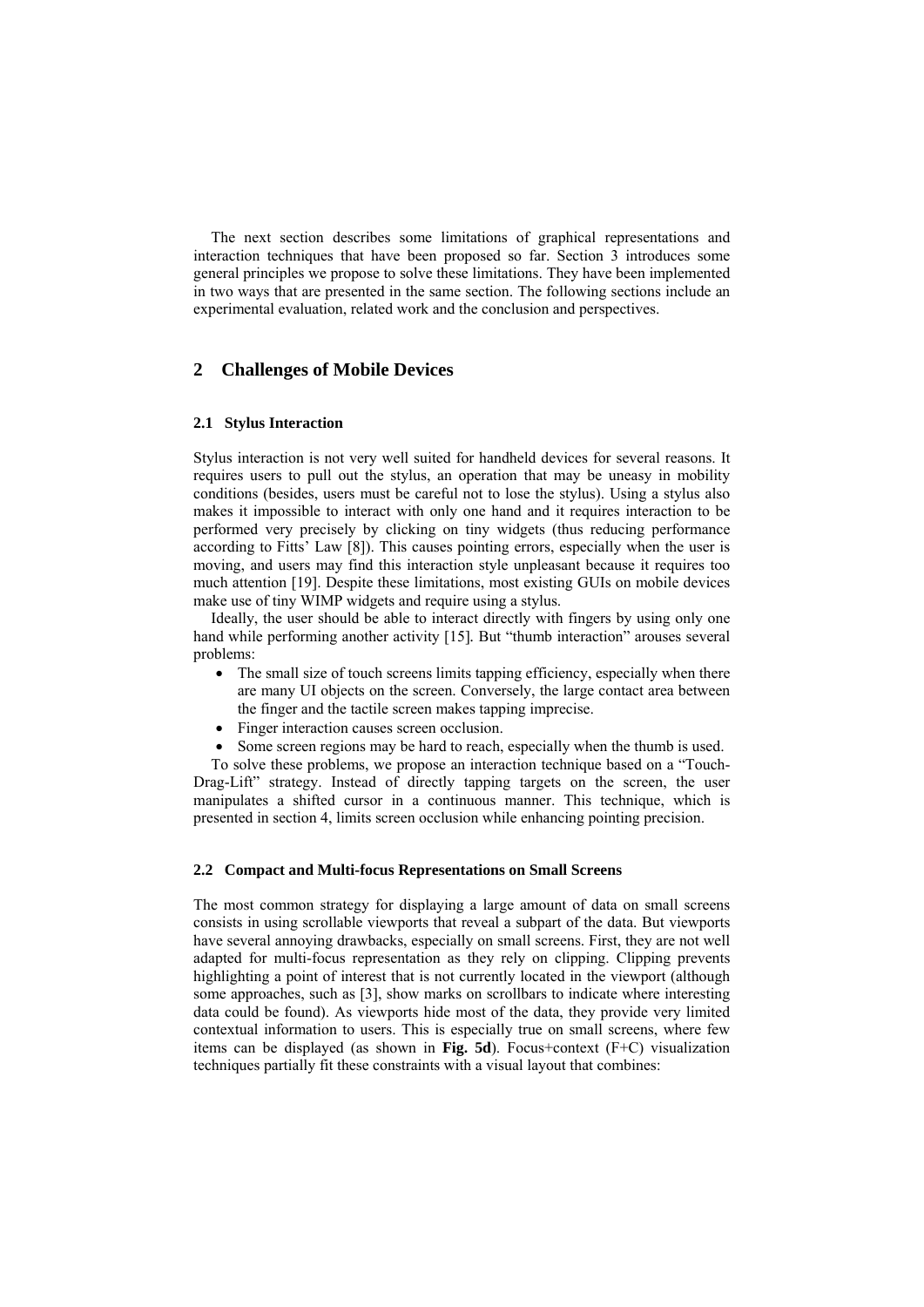- A *focus area*, where the data of most interest is displayed at full size or with full details,
- A *context area*, which is a peripheral zone where elements are displayed at reduced size or in a simplified way.

Depending on the techniques, the difference in representing elements in the focus and the context areas can be purely geometrical or make use of the semantics of the data [11], as semantic zooming [20].

F+C techniques enable to represent much more elements simultaneously than representations based on viewports. Elements that have a high degree of interest at a given time are displayed with a size that is large enough to make them more readable. Such techniques provide effective solutions to compensate the lack of screen realestate on small displays. However, they generally do not suffice to solve the multifocus problem when it is necessary to highlight elements that are located anywhere in the representation. This ability is crucial for applications that need to notify alerts or useful dynamical information about the elements they display. Some F+C techniques provide several focal points [23,24] but do not solve our problem efficiently because elements that must be highlighted may stay in the context zone. They are also likely to use too much space as the number of highlighted points increases.

# **3 New Techniques for Displaying Lists on Small Screens**



#### **3.1 Spiral Representation and Augmented Context**

**Fig. 1.** Spiral sectors and DOI zones

The list visualization techniques we propose use a spiral layout divided into sectors to display items (**Fig. 1**). In contrast with linear clipped lists, this compact layout makes it possible to show a large number of items. However, all items can not be shown if their number exceeds a certain limit (which is the number of sectors in the spiral). Moreover, items located in the innermost revolutions cannot be displayed with full details because their text labels would be too large. We thus combined this spiral representation with a focus+context strategy to increase the length of displayable lists in a limited amount of screen real-estate. It is interesting to notice that a tabular layout could be even more space efficient than a spiral representation. However, its 2D nature would not make it very well suited for representing lists, especially when F+C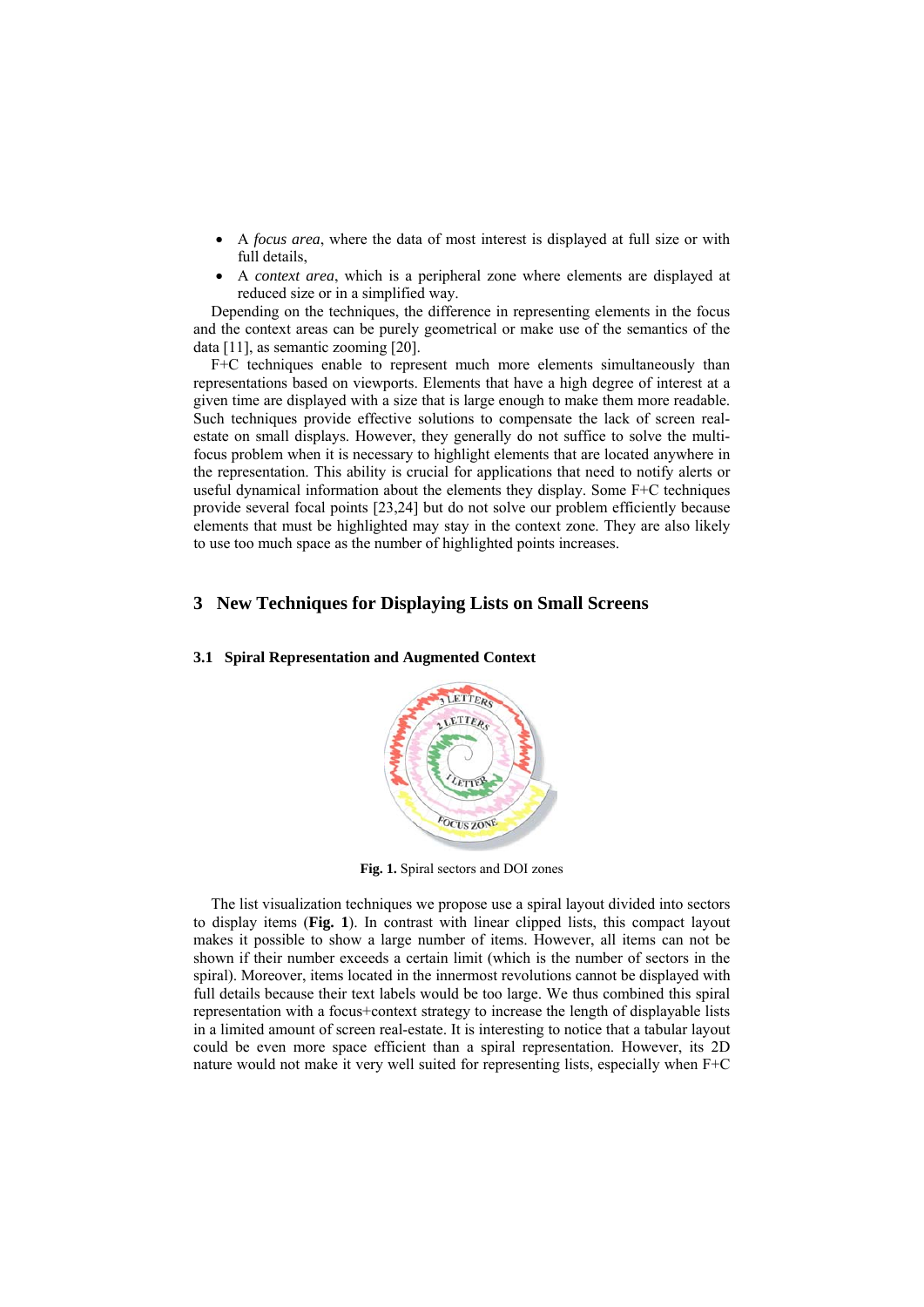visualization techniques are used. Besides, a spiral layout is well adapted to thumb interaction because it is contained in a circular area that is easy to reach when holding the device in one hand.

F+C visualization techniques generally use geometrical distortions to display objects with a high degree of interest (DOI) at a larger scale in the focus area (like FishEye techniques [9]). In our case, such distortions would make textual data illegible, especially on low resolution handheld screens. We favored a semantic approach [20] where the graphical representation depends on data characteristics. The DOI of an item depends on its location in the spiral, on the spelling of its name and its neighbors' names, and on its intrinsic characteristics (as for instance, the requirement that it must remain visible). The visibility function does not involve geometrical distortions but controls if the label of this item is shown and how many letters are displayed (their number depends on the position of the item relatively to the focus and context zones). The label of an item located in the outermost revolution (the focus zone) is fully visible. Conversely, only the first letters of item labels are shown in the innermost revolutions (the context zone) where 3 letters are shown, then 2 and then only 1 (**Fig. 1**).

Item visibility in the context zone also depends on the spelling of labels. Items which labels start with the same letters are collapsed together in order to use less space. They can be expanded by moving them interactively in the focus zone. However, certain items conveying important information can remain always visible, whatever their location in the spiral. We call this principle "augmented context" as it allows to highlight objects of interest in the contextual view. Thanks to this property, there is no need to use intrusive or space consuming interaction techniques such as pop-ups or a dedicated label zone. Visual artifacts such as colors, blinking effects, special marks can also be used to provide various information about these items.

The next subsections describe two variants of the principles proposed so far. The first variant is founded on a purely spatial approach while the second makes use of a temporal approach. A preliminary version of the first variant was presented in [12].

### **3.2 A Spatial Focus+Context Strategy: SpiraList**

This technique is based on a spatial strategy that follows a focus+context paradigm. Items are displayed in alphabetical order on the spiral layout in such a way that the first visible item and the last one are contiguous in the list (**Fig. 2a**). The *focus area* is located on the bottom of the outermost revolution so that the labels are fully visible on a handheld screen in portrait mode (in landscape mode, the focus appears at the right of the spiral). The selected item ("Piotr" on **Fig. 2a**) appears in the middle of the focus zone. The rest of the spiral contains the *context area*. According to the techniques presented in the previous subsection, item labels are progressively clipped and grouped while advancing inside the spiral. To avoid text overlapping, the labels are rotated according to their position in the spiral. Some visual cues are used to improve the representation: labels that start with a different letter than the previous label in the list are displayed in bold font. Similarly, colored sectors indicate items that are never collapsed because they convey some useful information (for instance a group call or an email if items represent persons).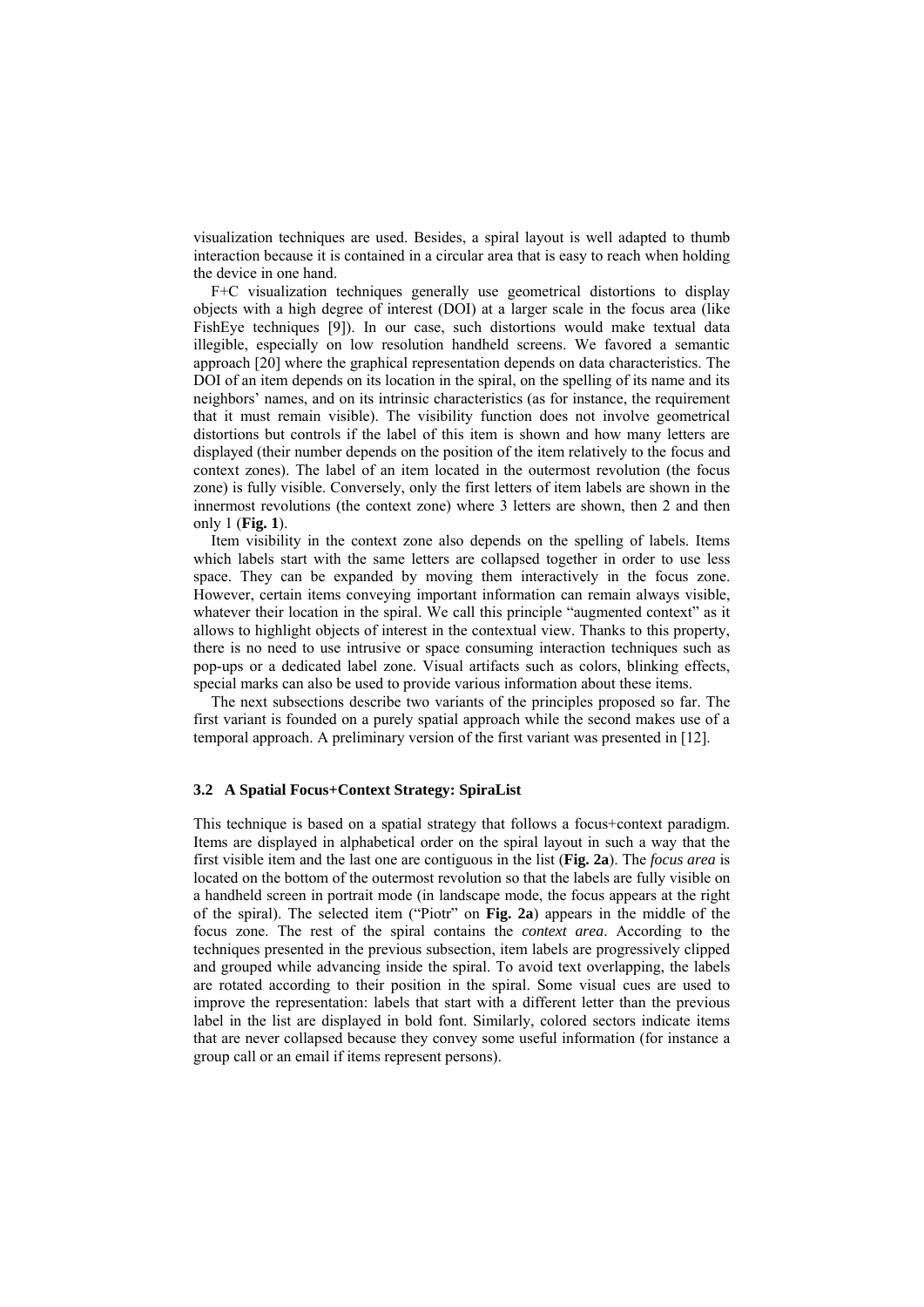

**Fig. 2.** SpiraList: a screenshot (a) and a picture of SpiraList in action (b).

Moving the cursor over items triggers a tooltip that shows their complete labels (**Fig. 2a**). Once the cursor reaches the item the user is looking for (or the group of items that contains it) he can move this item to the focus area just by releasing the finger. A fast animation is then performed to help the user to understand how the list is reorganized. If the desired item is grouped with other ones, the same action expands the group and moves corresponding items to the focus (or close to it if the group contains too many items). Another selection is then necessary to select the appropriate item. Alternatively, the list can be "scrolled" inside of the spiral by dragging the blue arrows located on its right hand side (**Fig. 2a**). This technique is useful to select items that are already located in the focus area, or to get information on their neighbors.

A noticeable characteristic with our technique lies in the way of changing the focus. Instead of most other focus+context techniques, the focus area always remains at the same place but the data moves to appear in the focus zone. This design tries to better take into account the form factor of handheld devices (**Fig. 2b**). Because of the limited available space and the rectangular shape of the screen, it is advantageous to display details in a fixed area below the spiral: this makes it possible to use the full screen width to display the spiral.

#### **3.3 A Temporal Focus+Context Strategy: SnailList**

A preliminary pilot study has shown that the SpiraList technique was well appreciated by users and considered to be time efficient in their subjective evaluations. However, actual measurements gave slightly disappointing results for lists containing more than 100 items. While this technique provides an efficient solution for displaying data at arbitrary locations in a global view, it is most suited for lists that do not exceed this size. These results lead us to analyze how to improve this initial design to obtain better performance for larger lists (we considered lists containing up to 500 items in the experiments).

The most obvious problem was that the automatic grouping algorithm used in the context zone was not efficient enough for large lists. This is because most items are likely to be collapsed in this case, thus reducing the chances of selecting the appropriate item with a single click. Moreover, the number of items that are collapsed together can be quite large if they start with a frequently used letter. The desired item may then appear quite far from the focus zone, thus requiring a second visual search to find it. It can even remain collapsed with other items, thus requiring further user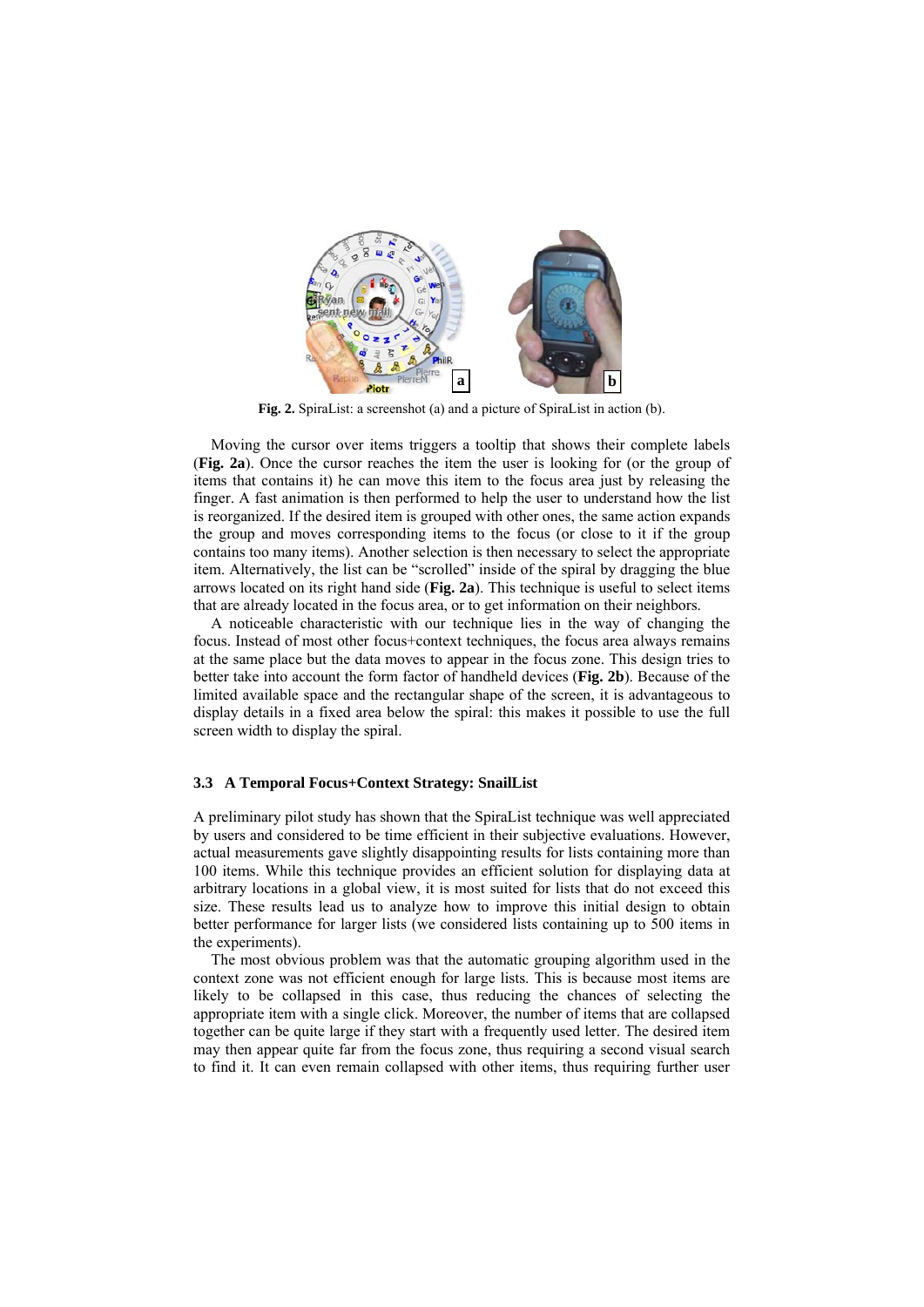interaction. Besides, all the revolutions of the spiral are filled up with items when large lists are used. This may cause information overload and degrade visual search performance. Finally, we also identified text rotation as a factor that could reduce performance. Some previous work on tabletop displays [26] has shown that the effect of text orientation was somewhat overestimated in former work performed in the field of perception [16]. However, this effect may be significant in a searching task that requires scanning many elements with different orientations.



Fig. 3. SnailList: (a) context, (b) intermediate view and (c) focus.

The new proposed technique, called *SnailList*, is based on a so-called "temporal" strategy. In contrasts with the previous technique it does not provide a focus and a context zone with a variable level of detail according to the location in the spiral. Instead, the context zone appears first in the innermost part of the spiral and is always shown at the same location (**Fig. 3a**). This zone contains all alphabetical letters and the objects of attention that must remain visible, like the "Pio" item in **Fig. 3a** (according to our augmented context principle). The level of detail is the same for all items (only one letter appears) and none of them are collapsed. The user must select one of them to make the focus to appear. If the chosen item is an alphabetical shortcut the list of all items starting with this letter appears on the spiral (**Fig. 3b**). This new list is displayed at the end of the context zone and it can be seen as an intermediate level of detail between context and focus. The three first letters of the items labels are displayed without text rotation. The user must then find the desired item and click on it to select this element. This makes it to appear with full details in the focus area, at the top of the spiral as shown in **Fig. 3c**.

The main difference with the former technique is that it deals with three representations, corresponding to three different levels of detail (context, intermediate and focus) that appear successively in time. Hence, the level of detail depends on time (*i.e.* the number of successive selections) rather than spatial location and it does not vary progressively with the revolution depth. This reduces the number of items that are displayed simultaneously, and thus, the number and the difficulty of visual searches. Therefore, searching an item follows an incremental alphabetical search scheme. The first search consists in finding the first letter of the desired item in the context zone. As it is always displayed in the same way, users may learn the approximate positions of letters after some practice time. The second visual search takes more time because the user must find the appropriate element in a list that has variable length and content, and that may contain items with the same three first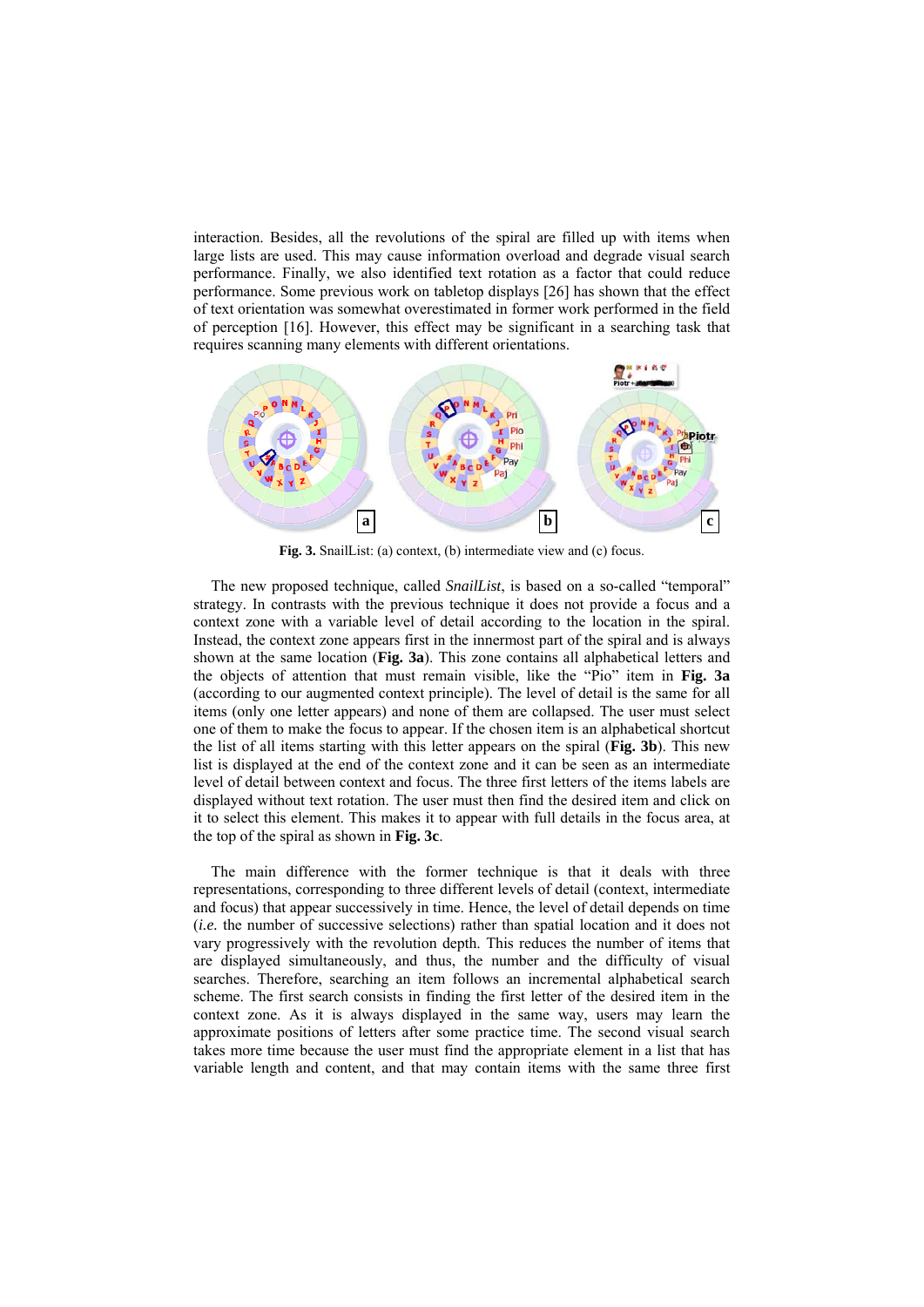letters (the full label must then be read in the tooltip). However, as the content of this list is filtered by the selected first letter, the number of items that the user must scan is noticeably smaller than with the first technique.

This intermediate view is not large enough if the list contains too many elements that start with the same letter (45 items by default). The number of visible items could be increased by augmenting the number of revolutions but this would decrease font size and make labels harder to read. Fortunately, this case seldom occurs except for very large lists or badly balanced ones. Alternate solutions could consist in using the same grouping strategy as in SpiraList or in improving filtering by adding supplementary alphabetical items in the context zone (e.g. "Aa" for accessing items that starts with "A" to "Al" and "Am" for remaining items).

# **4 Interacting with Fingers**

The visualization techniques proposed so far have also been designed to fit the need of one-handed finger interaction, a very useful feature in mobile usage [15,19]. As explained in section 2, finger interaction (and more especially thumb interaction) brings two annoying problems: imprecise tapping and occlusion.

**Imprecision.** Imprecise tapping is due to the large contact area between the finger and the screen. It is thus difficult for the user to figure out which object is going to be selected. A solution can consist in using the touch screen as a relative input device. The position of a cursor in the screen space is then controlled by the movements of the finger in the motor space. Imprecision mostly affects the absolute location of press gestures. Drag gestures allow controlling the relative shifting of the cursor much more precisely. They are also less likely to be triggered accidentally than tapping [21].

Our interaction technique is based on this idea but still preserves some kind of absolute positioning. It follows a "touch-drag-lift" paradigm, which is related to the "take-off" technique [22]. *Touching* the screen anywhere with the thumb makes the cursor to appear above this location. The user can then *drag* this cursor all over the screen. Finally, *lifting* the thumb performs an interaction that depends of the last position of the cursor (over a list item, in an action triggering zone, etc.). Cursor moves are stabilized to withdraw the lack of precision of touch-screens: as continuous interaction with a finger involves multiple moving contact points and can lead to erratic and vibrating cursor jumps, the cursor trajectory is smoothed by means of a real-time adaptive low-pass filter that is optimized to avoid lag and does not slow down the cursor.

This technique makes it possible to achieve very good accuracy, even in the case of displaying dense information. It is also quite fast as it combines absolute (but imprecise) positioning with a relative (but precise) correction of this position.

**Finger Occlusion.** A fixed (but user adjustable) vertical offset is applied to the cursor as a simple but efficient way to avoid fingertip occlusion. An adaptive horizontal offset is also calculated to improve access to the left and right borders of the screen. It is computed according to the equation in **Fig. 4**: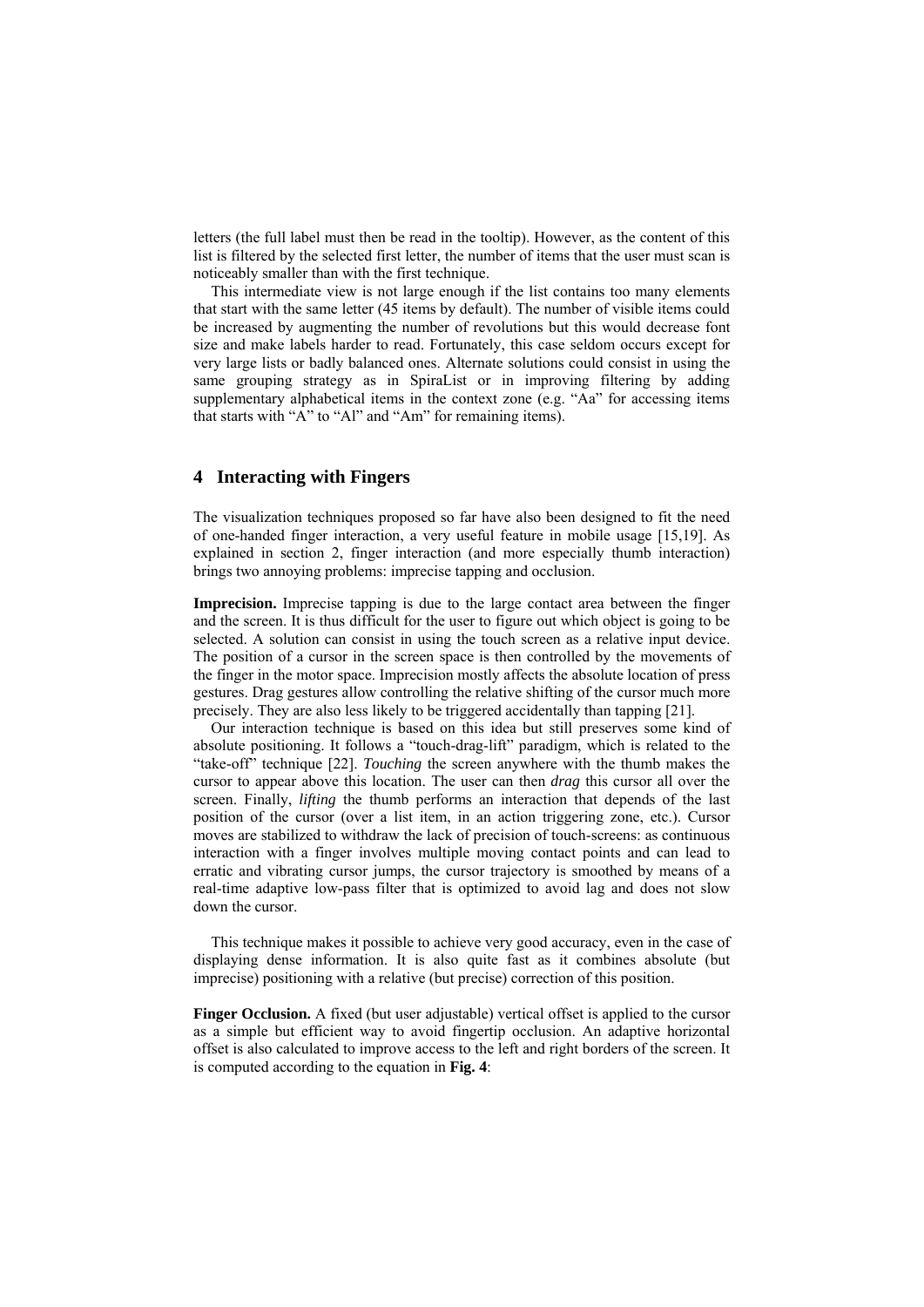

**Fig. 4.** Adaptive horizontal offset function.

In this equation,  $x$  is the non-corrected position along the horizontal axis,  $W$  the width of the screen and  $\lambda$  the strength of the offset. This offset grows as the cursor goes away from the center of the screen as shown on **Fig. 4** (right). The  $\lambda$  parameter controls the offset around the central position. An experimental value of 80 gave good results: the offset is then unnoticeable around the center of the screen and augments slightly when the cursor reaches the edges.

# **5 Experiment**

We conducted an experiment to compare the efficiency of SnailList (SN) and standard Scrollable Lists (SC) for finding items in one-handed interaction conditions.

#### **5.1 Experimental Setup**

*Subjects.* 10 unpaid subjects, aged from 24 to 40 (7 males and 3 females) served in the experiment. 4 of them are daily users of handheld devices (PDA or PDA-Phones), 3 are occasional users and 3 had never used one. One of them is left-handed. At the beginning of each session, the two techniques were explained to the participant during 10 minutes and s/he performed 10 training tasks with each technique.

*Apparatus.* We used a QTEK S200 PDA (TI 200MHz CPU and 320x240 tactile screen). The program, written in  $C#$ , implements the SnailList widget and an instrumented version of the standard WM 5.0 Contacts application. It automatically logs actions performed by the subject (taps, lifts, items fly over or selection, etc.), errors and the time needed to complete a trial.

*Task.* The task performed by the participants consisted in retrieving contacts from an address book in a mobility situation. They had to operate with the thumb of the hand that carries the device. However, to limit subjects' weariness, they were seated and could lean their arm (but not their hand) on a table or on their legs.

At the beginning of each trial, the name of the item to find was presented to the subject in the same way as it appears in the contact list (Name then First name). When s/he was ready, the subject started the trial by tapping the "Start" button (**Fig. 5a**). The name remained displayed during the whole trial at the top of the list (**Fig. 5c**&**d**).

When using SC (**Fig. 5d**), the user can use the scrollbar and the shortcut buttons above the list. These buttons make it possible to scroll the list automatically at certain alphabetical positions. When s/he finds the correct contact, s/he just has to tap on it to validate the trial. With SN (**Fig. 5c**), the user can display different parts of the list by lifting the cursor over the appropriate alphabetical item in the context zone. When s/he finds the desired contact, s/he must lift the cursor over it to validate the trial.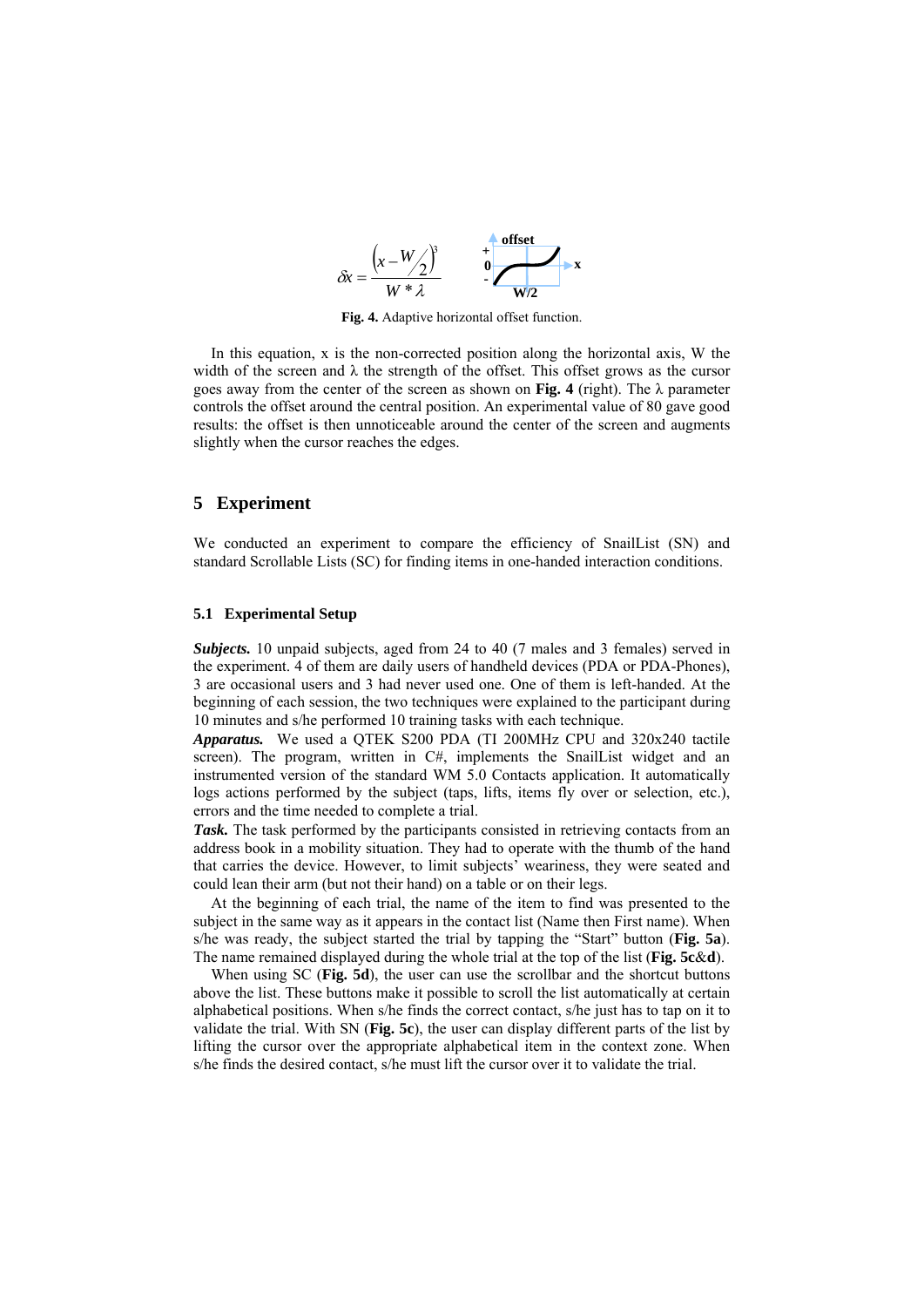

**Fig. 5.** Experiment: start of a trial (a), error form (b), SnailList (c) and Scrollable List (d).

When an erroneous contact is selected, an error notification appears (**Fig. 5b**) and the user is invited to close it to pursue the trial. When the right item is found, a new trial starts and the subject continues the experiment until all trials are performed.

#### **5.2 Hypothesis and Experiment Model**

Our hypotheses are:

*Hypothesis 1:* SnailList (SN) has equivalent or better performance than standard Scrollable Lists (SL) for retrieving items.

*Hypothesis 2:* SnailList (SN) generates fewer errors than Scrollable Lists (SC).

We chose three different sizes (100, 250 and 500 items) to compare the performances of the techniques. This choice was based on observations informally gathered by colleagues working on mobile phone usage. 100 items was observed to be an appropriate number for ordinary users, 250 for professionals that use mobile phones frequently and 500 as an upper limit for such usage. Those conditions involve 2 independent variables: *Techniques* (SC and SN) and *List Size* (100-250-500):

**2 techniques (***SN* **and** *SC***) x 3 list sizes (***100***,** *250* **and** *500 items***) = 6 tasks** 

After a training of 10 trials with each technique (with 250 item lists), each subject performed 15 trials for every task. We grouped the tasks in 3 blocks of 30 trials, one block for each list size with the two technique conditions, in balanced order. Inside each block, subjects performed successively the 15 trials with the 2 techniques.

#### **1 block of 30 trials x 3 list sizes = 90 trials per subject**

We built several dummy contact lists using randomly chosen French names. As both techniques display lists in alphabetical order, we tried to minimize the effect of the alphabetical balance of the lists on experimental results. For each technique, the index of difficulty (ID) for searching a given item depends on  $N_l$  (the number of items that start with letter  $l$ ) and on  $R_{it}$  (the rank of the item in the sub-list). When using SC to find an item that starts with letter *l*, a high value of  $N_l$  is likely to increase scanning and scrolling times (scrolling time depends on  $R_{ii}$ ). For SN, a high value of  $N_l$ augments the visual density and a high value of  $R_{it}$  augments the scanning time. To ensure that experiment results would not be biased by this balance effect, the same lists were used for each condition for a given subject and the 15 trials were organized in such a way that  $N_l$  and  $R_{it}$  were the same for each technique.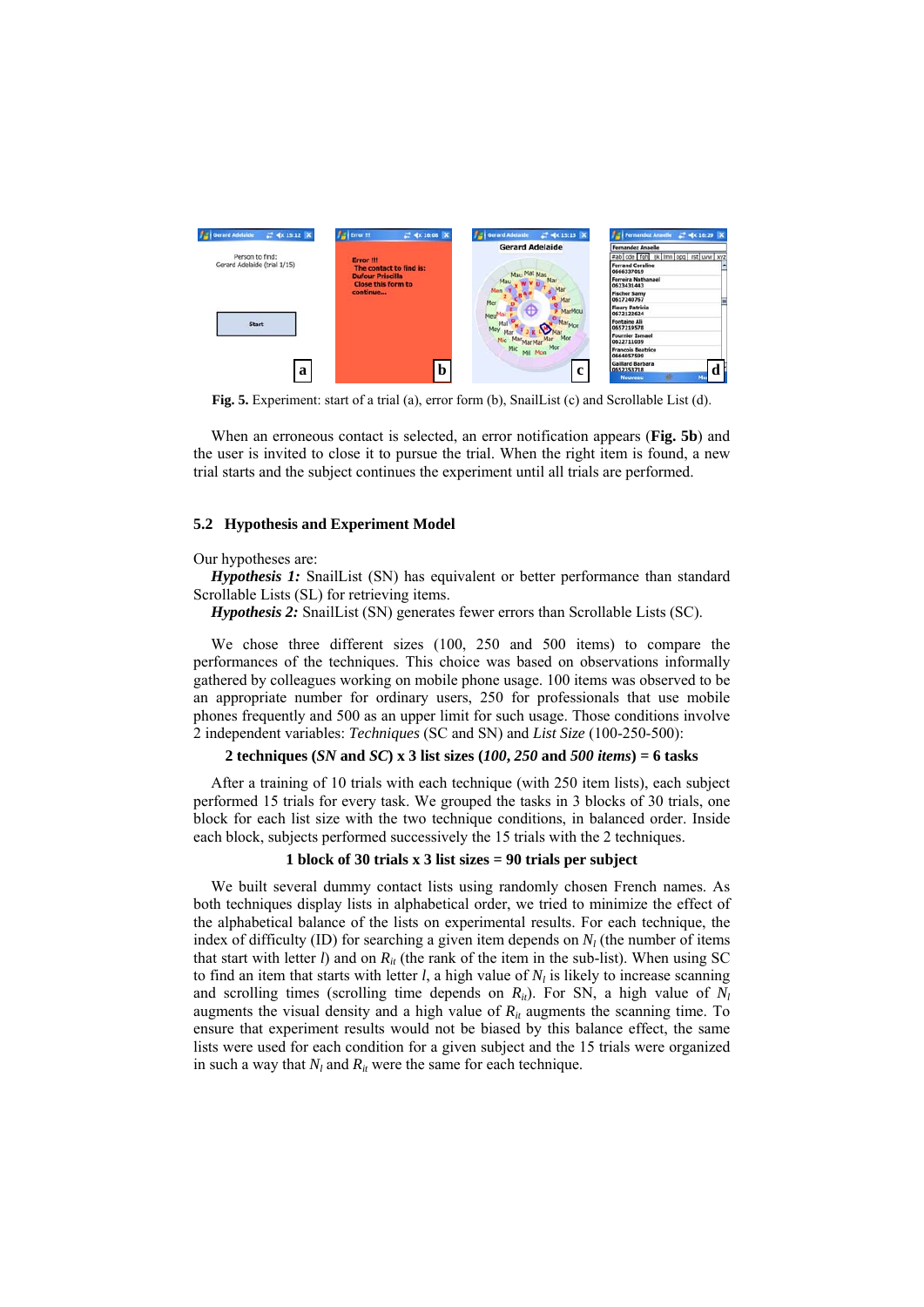To summarize, our experimental design has 2 independent variables (*Technique* and *List Size*) and 2 dependent variables: *Trial Completion Time* and *Number of Errors*. Finally, we also asked the participants to answer a short questionnaire. We asked them which of the 2 techniques they preferred (and why) and which technique seemed to be more efficient and errorless.

#### **5.3 Results and Discussion**

We performed a repeated measures ANOVA on the *Completion Time* and found no significant main effects for *Technique* ( $F_{(1,9)} = 0.69$ , p=0.4164). As shown in **Fig. 6a**, mean performance time are close for the 2 techniques when considering global conditions (list sizes). This result validates our first hypothesis when considering the 3 sizes of lists together (SN performs equally well as SC).



**Fig. 6.** Mean Time and Errors by Technique (a) and Mean Time by Technique and List Size (b)

We found a significant main effect on *Completion Time* for *list size* ( $F_{(2,18)} = 12.43$ , p < 0.001). Paired t-tests indicated that the *100 items* and *250 items* size conditions are faster than the *500 items* condition when considering both techniques ( $t_{(9)}$  = 2.3892,  $p < 0.1$  and  $t_{(9)} = 2.4886$ ,  $p < 0.05$ ). When restricting to the *SC* technique, paired t-tests indicated that *100* and *250 items* conditions are faster than *500 items* condition (t<sub>(9)</sub> = 1.7485,  $p < 0.05$  and t<sub>(9)</sub> = 2.3169,  $p < 0.1$ ), whereas for the *SN* technique the difference is not significant  $(t_{(9)} = 1.6292, p < 0.1$  and  $t_{(9)} = 1.0828, p <$ 0.2). This tendency is visible in the line graph of **Fig. 6b**.

Even if there is no significant interaction effect of *Technique\*Size*, those results suggest that the completion time for retrieving an item with SnailList augments slightly when the list size increase whereas the completion time augments more abruptly with the standard Scrollable List. These results are not significant enough to formally validate the fact that our technique outperforms standard Scrollable Lists for very large lists, but they seem to indicate that SnailList is especially robust to scaling (increasing list size) for what concerns performance.

We performed a repeated measures ANOVA on the *Number of Errors* and found a significant main effect for *Technique* ( $F_{(1,9)} = 18.74$ ,  $p < 0.001$ ), without significant interaction effects for *Technique\*Size*. T-test confirmed that the *SC* technique produced significantly more errors than the *SN* technique ( $t_{(9)} = 4.1778$ ,  $p = 0.0001$ ). This result validates our second hypothesis that SnailList produces fewer errors than standard Scrollable List in mobility situations. In fact, the mean of errors with SN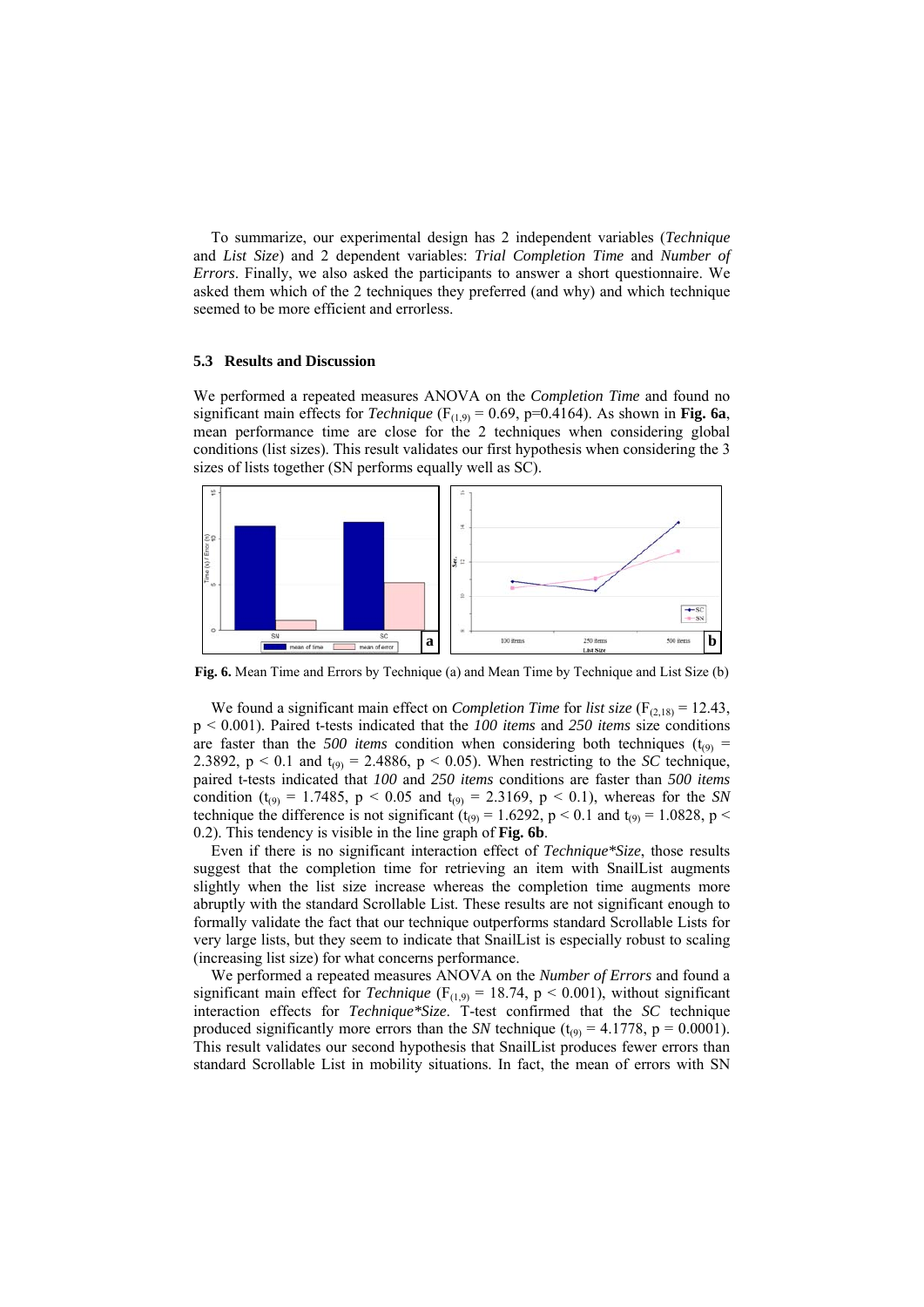(when considering all list sizes) is 4 times less than with SC. The graph in **Fig. 7a** shows that this ratio is close to 7 in the case of 500 item lists.



**Fig. 7.** Mean of errors (a) and Percentage of faulty trials (b) by Technique and by List Size

If we consider a trial to be erroneous if at least one error occurred during it, we obtain a percentage of 20.1% faulty trials for Scrollable List against 5.4% with SnailList. This makes SnailList 3.7 times more accurate than Scrollable List. **Fig. 7b**  shows that this percentage is almost constant for Scrollable Lists when the size of the list increases, while it is almost proportional to the list size when SnailList is used. This result suggests that the design of SnailList make its index of difficulty mainly dependent on the list size. In fact, errors with SnailList are mainly due to confusion between adjacent items with close labels and this case is likely to occur more frequently for large lists than for small ones. Conversely, the index of difficulty of Scrollable Lists is almost constant and at a high value in mobility situation for all list sizes. We attribute this result to the imprecision of tapping when performed with fingers (we noticed that users accidentally validated items whereas they wanted to scroll or to click on a button).

In subjective evaluations, most of the participants were convinced that they completed tasks faster with SnailList and with fewer mistakes than with Scrollable List (9 of 10). These estimations correspond to reality for errors, but not for completion time (performances was mostly similar for both techniques). 9 of 10 subjects said that they preferred using SnailList over the scrollable list. The novelty of the technique aside, they argued that its design made it well-adapted to finger interaction on a small screen. They also highlighted the fact that SnailList was less frustrating to use because they made less errors than with the scrollable list.

## **6 Related Work**

Designing interactions techniques for mobility requires taking into account devices form-factor constraints and users' tasks together. Recent studies that focused on this topic [15,19] showed that one-handed mobile interaction is preferable because it is less distracting for the user (a principle called "Minimal Attention User Interfaces" in [19]). These studies have also emphasized the use of the thumb as a good way for interacting in such conditions. Other approaches consist of augmenting handheld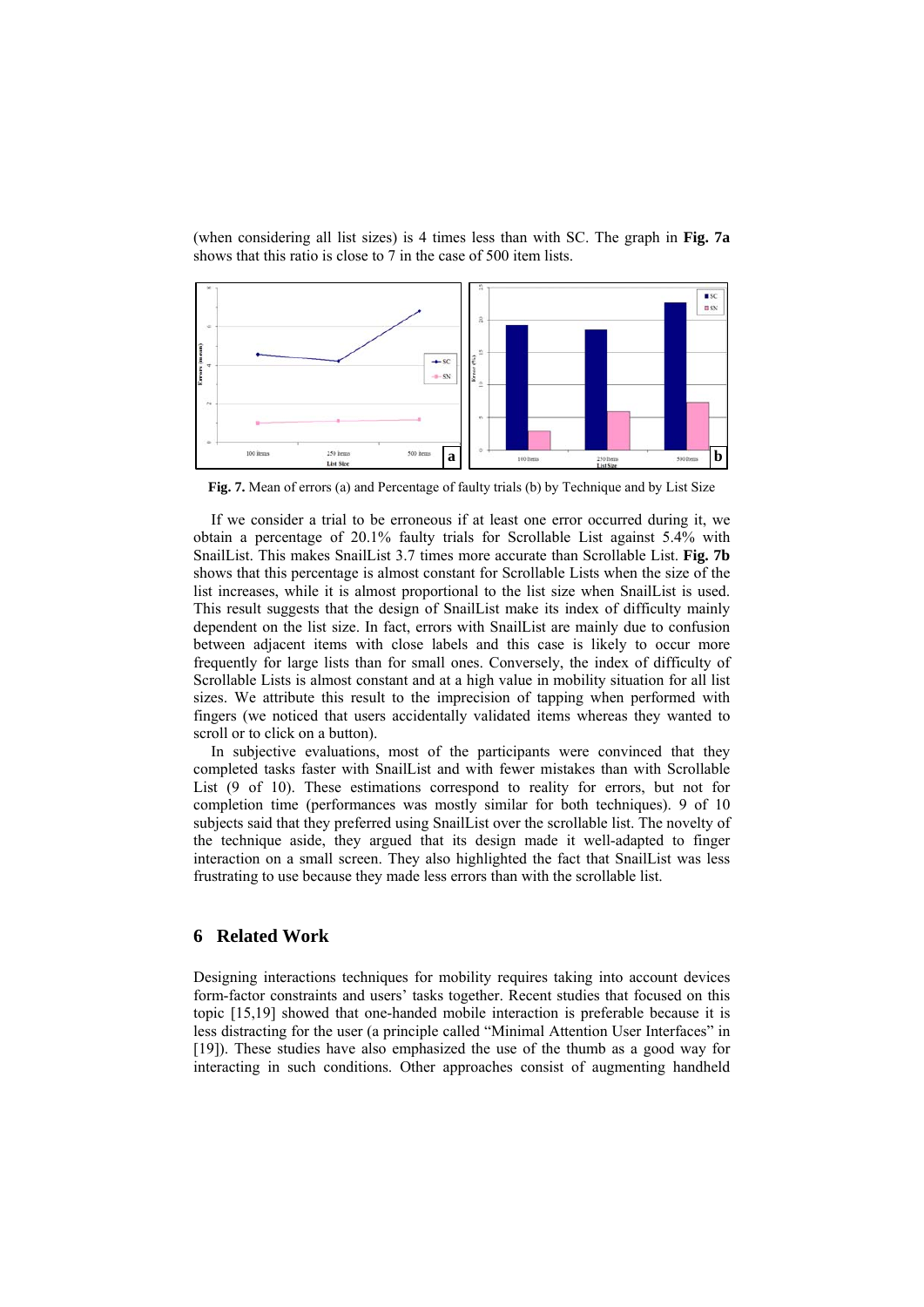devices with alternative input modes, like in physical embodied techniques [10]. However, thumb interaction is more feasible and well-adapted to currently available devices that provide a tactile screen.

In *AppLens* and *LaunchTile* [13], the authors introduced one-handed interaction techniques for controlling mobile device applications. These interactions rely on discrete zooming and gestures performed with the thumb. However, these techniques do not have the same purpose and have not been designed to display large quantities of data as the ones we propose in this paper. In *FaThumb* [14], the same authors considered this problem and proposed an efficient one-handed data seeking technique. But this approach, which can be seen as an alternative to textual queries, is not intended to solve the visualization problems we presented in this paper.

This spiral layout was first introduced in information visualization and extensively studied by Carlis and Konstan in [6]. They took advantage of the concentric layout of the Archimedean spiral for the visualization and interpretation of serial and periodic data. The same idea is used in *SpiraClock* [7], with a spiral that is augmented by an analog clock to provide a non intrusive display for upcoming temporal events. *RankSpiral* [25] also uses spiral layout to display large results of multiple search engines. This last approach is the most similar to our but it was designed for desktop PCs and does not take into account the display and input constraints of small devices.

In [6], Carlis and Konstan suggested the idea of extending the spiral layout with a focus+context scroll mechanism. We considered this idea as a good way for displaying more items in the spiral. Focus+context methods can be used to improve the overall visibility of large lists [4,17], but only a few items are readable because of their focus-dependant geometrical zoom, especially when a small screen is used. The compact display of our approach achieves the same level of visibility. But its nongeometrical strategy, which is somewhat related to semantic zooming, overcomes the legibility problem that arises with F+C techniques based on geometrical zooming. In [18], one of the problems addressed by the authors is close to ours but on standard displays: displaying large binary trees with several points of interest. They had shown that *Pan & Zoom* techniques outperform F+C techniques for navigating in this case. However their techniques rely on geometrical deformations that can have a strong impact on interaction performance and deals with 2D localization problems (as in [1]). Those conditions are quite different than ours that deal with 1D linear data on small screen, without geometrical deformations.

Various advanced new interaction techniques have been proposed for touch screens in recent studies (such as [2]) but they are not specifically designed for handhelds. Our work extends the "Take-off" technique [22] in the case of mobile devices. In particular, our adaptive horizontal cursor offset, that could be annoying on large touch screens [2], gives promising results on small screens.

# **7 Conclusion and Future Work**

We have presented *SpiraList* and *SnailList*, two new visualization and interaction techniques for manipulating large lists on handheld devices. These techniques provide (a) one-handed operation using the thumb, a feature that is especially well suited for mobile interaction; (b) focus+context visualization and an augmented representation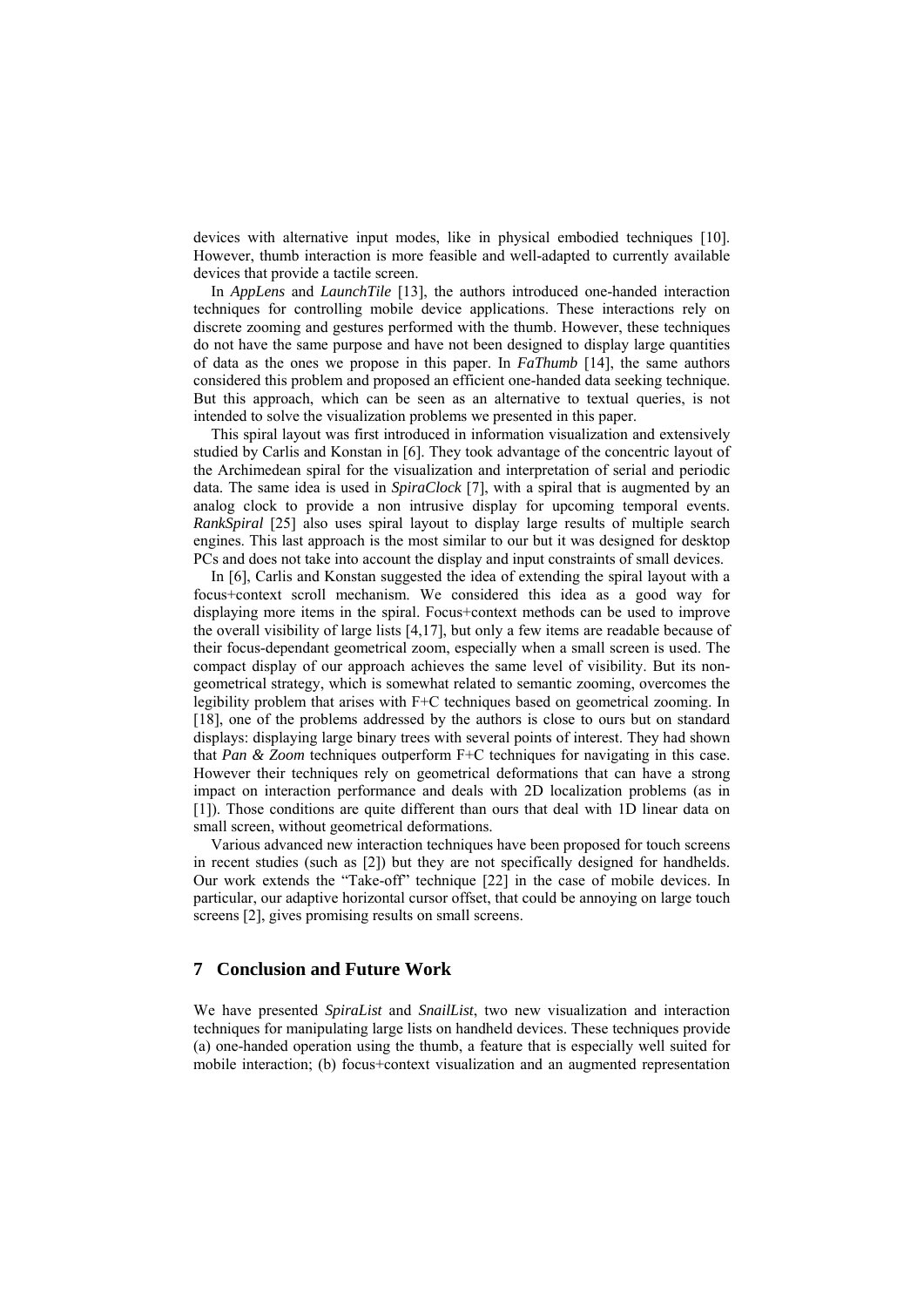of context that allows to display objects of interest permanently. An experimental comparison of standard scrollable lists and *SnailList* on a PDA phone has shown that this new technique significantly reduces the error rate (to about 3.7 times lower) without loss of performance when interacting with the thumb.

The proposed technique for finger and thumb interaction improves the "Take-off" method [22] and allows precise interaction even when many small objects are displayed on the screen. It is based on a differentiation between the visual space and the motor space of the touch screen device. An interesting extension would consist in studying how methods that perform advanced control/display ratio adaptation, such as semantic pointing [5], could be integrated in our technique to improve selection.

We are now aiming at improving the performance time of the proposed technique. Items could for instance be filtered according to their second and third letters by selecting the alphabetical items located in the center of the spiral multiple times. This successive dichotomy approach would reduce the number of items displayed in the peripheral zone and could improve search time. Finally, we also plan to perform further experiments with more participants to obtain a more detailed comparison of the considered techniques for large lists.

**Acknowledgments.** This work has been done in collaboration with Guillaume Dorbes and Bruno Legat from Alcatel-Lucent R&D. We want to thank them for their useful advices and their help in evaluating SpiraList and SnailList. Many thanks to the people that accepted to participate in our experiment and also to Gilles Bailly and Anne Roudaut for their useful help while conducting it.

## **References**

- 1. Baudisch, P., Rosenholtz, R.: Halo: A Technique for Visualizing Off-Screen Locations. In: Proc. Of CHI'2003 (Fort Lauderdale, FL, USA), ACM, New York (2003) 481–488
- 2. Benko, H., Wilson, D. A., Baudisch, P.: Precise Selection Techniques for Multi-Touch Screens. In: Proc. of CHI'2006 (Montréal, CA), ACM, New York (2006) 1263–1272
- 3. Bederson, B.B., Clamage, A., Czerwinski, M. P., Robertson, G. G.: DateLens: A fisheye calendar interface for PDAs. In: ACM Transactions on Computer-Human Interaction (TOCHI), ACM, New-York (2004), 11(1):90–119
- 4. Bederson, B. B.: Fisheye Menus. In: Proc. of UIST 2000 (San Diego, USA), ACM, New York (2000) 217–226
- 5. Blanch, R., Guiard, Y., Beaudouin-Lafon, M.: Semantic pointing: improving target acquisition with control-display ratio adaptation. In: Proc. of CHI'2004 (Vienna, Austria), ACM, New York (2004) 519–526
- 6. Carlis, J.V., Konstan, J.A.: Interactive Visualization of Serial Periodic Data. In: Proc. of UIST 98 (San Francisco, USA), ACM, New York (1998) 29–38
- 7. Dragicevic, P., Huot, S.: SpiraClock: A Continuous and Non-Intrusive Display for Upcoming Events. In: Extended Abstracts of CHI'02 (Minneapolis, USA), ACM, New York (2002) 604–605
- 8. Fitts, P.M., The information capacity of the human motor system in controlling the amplitude of movement. In: Journal of Experimental Psychology, APA, Washington (1954), 47(6):381–391
- 9. Furnas, G.: Generalized Fisheye Views. In: Proc. of CHI'86 (Boston, USA), ACM, New York (1986) 16–23